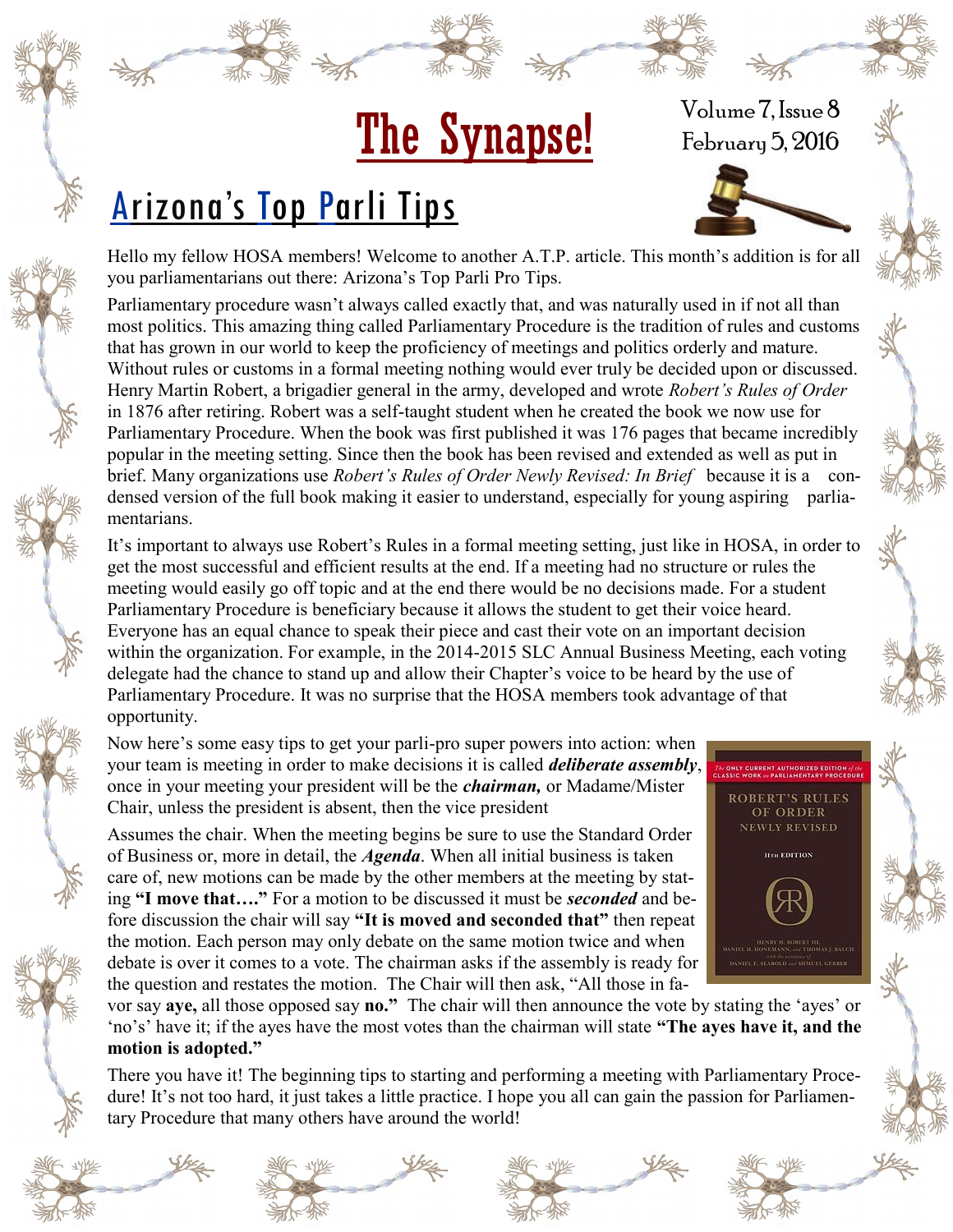







## Past Sate Officer!

Hello Arizona HOSA members! This month's Past State Officer article is about Alyssa Turner, 2014-2015 Region 2 Vice President! Continue reading to hear about her story!

#### *1. What was your position, during your term as a State Officer?*

During my term in office, I served as the Region 2 Vice President for Arizona.

#### *2. What were your responsibilities?*

I represented high school students from the western half of the valley. This means that I participated in meetings with fellow state officers and discussed how we could implement plans that we thought would benefit the state organization as a whole.

#### *3. What inspired you to go into HOSA?*

I joined HOSA because I knew that I was interested in a career in healthcare, however I was intimidated by the number of people that were in the local chapter, and I rarely participated in any events throughout my first year. I would have to say that Mrs. Sheryl McCully and William Waidelich, influenced my participation by encouraging me to become more confident and teaching me that it is okay to be myself.

#### *4. Why did you want to run for office?*

I wanted to run for state office because I thought it would be a great opportunity to push myself out of my comfort zone. I also wanted to be able to meet and network with other HOSA members to learn about the different careers they were interested in and why.

#### *5. How has HOSA changed your life?*

HOSA has changed my life because I have made some of the best friends through state office. I also think that if it were not for HOSA, it would be much more difficult for me to be able to present in front of lecture halls at school. HOSA really changed the way that I view myself.



#### *6. What is your favorite HOSA memory?*

My favorite HOSA memory is probably the first time I stepped out onto the Suns' basketball court for FLEX. It was incredible to see all of the people there surrounding me and knowing that each and every one of the members has such a bright future ahead of them. It was so inspiring and just unlike anything I have ever experienced.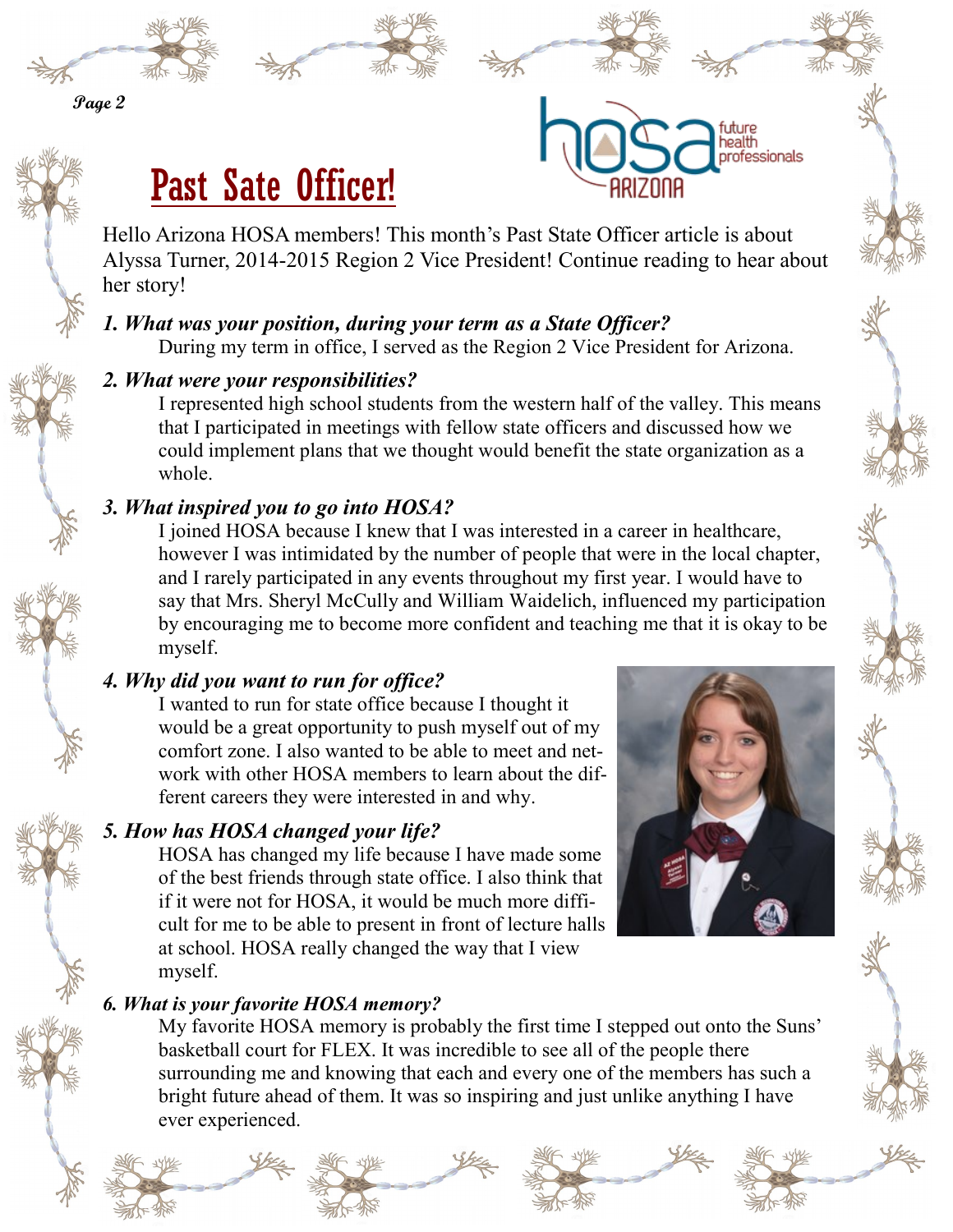



Past Sate Officer!





- *7. What would you say to a new member hoping to get involved with HOSA?* I would tell them that if they have any interest in the medical field, joining HOSA would be extremely beneficial in helping them understand and establish a greater idea of their dreams. Also, it is a great opportunity to meet new people and make lifelong friends. The best part about HOSA is that there is something different just waiting for EVERYONE!
- *8. What is something not many people know about you?* Many people probably do not know that I have an extreme love of tigers!

#### *9. What was AzHOSA' s theme when you were a State Officer?*

The theme for my year was "Transform into a Health Hero!" The state officer team and I wanted to combine the Transformers with Superheroes as well as incorporate the fact that healthcare professionals are everyday heroes!

#### *10. What made you want to go into the healthcare field?*

In eighth grade, I decided I wanted to be an athletic trainer, but my dreams changed when I took the certified nursing assistant course, available from my local CTE program. I had the most wonderful, inspiring instructor, Mrs. McCully, who taught me what it means to be a nurse. It was my senior year of high school that I decided I wanted to pursue nursing as a career.

#### *11. Are you currently working on any exciting projects?*

If you consider nursing school a project (which I absolutely do), I would say it's a pretty exciting one!

#### *12. What is your favorite thing about HOSA?*

My favorite thing about HOSA is the wonderful people that make up the entire organization worldwide!















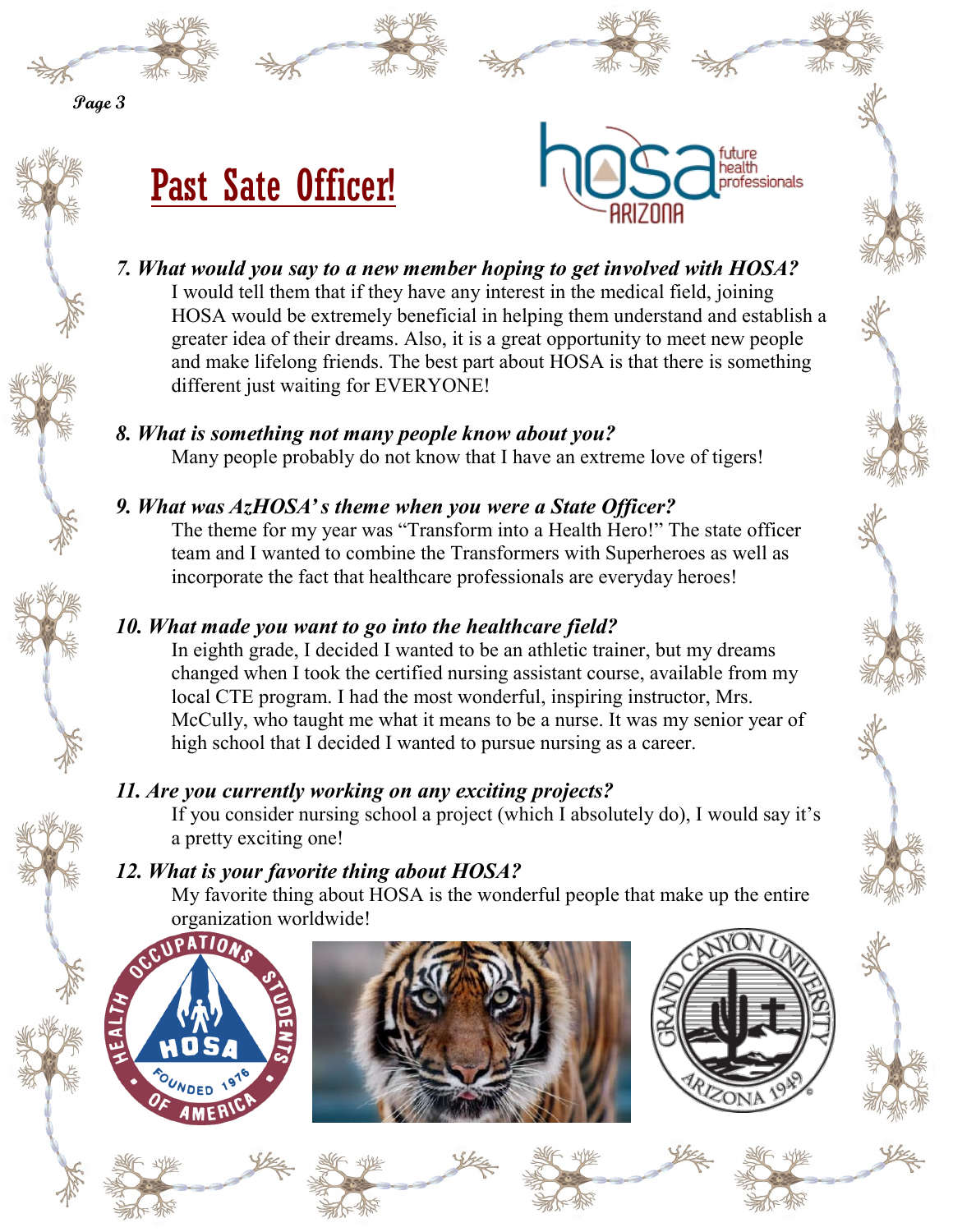# The Synapse!



### Verrado HOSA

### Grant Award Helps HOSA Chapter Make Their School Healthier and Happier!

by Savannah Neu

This past fall, Verrado High School's HOSA chapter devoted much of its time to competing for several different grants. The first was an event centered on making your school a healthier place through AdCap. Verrado brought a team of five students to the competition and collaborated to come up with two different ideas. The boys, Tanner Radloff and Daniel Rivera, drew up a plan to bring allergy awareness to the school, while the girls, Jenny Torres, Savannah Neu, and Harsh Dhaliwal, worked to help with the mental health of students. They focused on providing students with means to cope with stress, anxiety, and disorders, including creating a safe room, incorporating therapy animals, and training teachers on how to talk to and handle student situations. For their "Healthy Mind, Healthy Body" idea, they were awarded first place, a \$2,000 grant to jumpstart their plan, and the chance to compete further at the national level. Additionally, the boy's allergy idea made it into the top ten, so it was given \$1,000, too.

The second grant Verrado HOSA, specifically the students from the Rehab and Modalities class, applied for was the Dominos grant for spreading awareness of Celiac Disease and lactose intolerance. Their plan was to make sure that every high school student had a variety of foods to choose from, and that no one was left out. Verrado HOSA hoped to create a specific area in their school's cafeteria, known as the Snack Shack, that serves as a gluten and dairy free zone. This would provide students who struggle with diet restrictions with healthy, celiac-friendly meals, and also lactose-free options. They plan to use soy, almond and coconut milks as dairy alternatives in the Snack Shack. For this idea, a Verrado HOSA representative, Ayla Pehlic, and their chapter advisor, Nicole Sweer, traveled all the way to Ann Arbor, Michigan to the Domino's headquarters, where they won a \$3,000 grant.

All in all, for their bright ideas and dedication to making Verrado High School a healthier and happier place, Verrado HOSA managed to earn \$6,000 to change their school for the better.